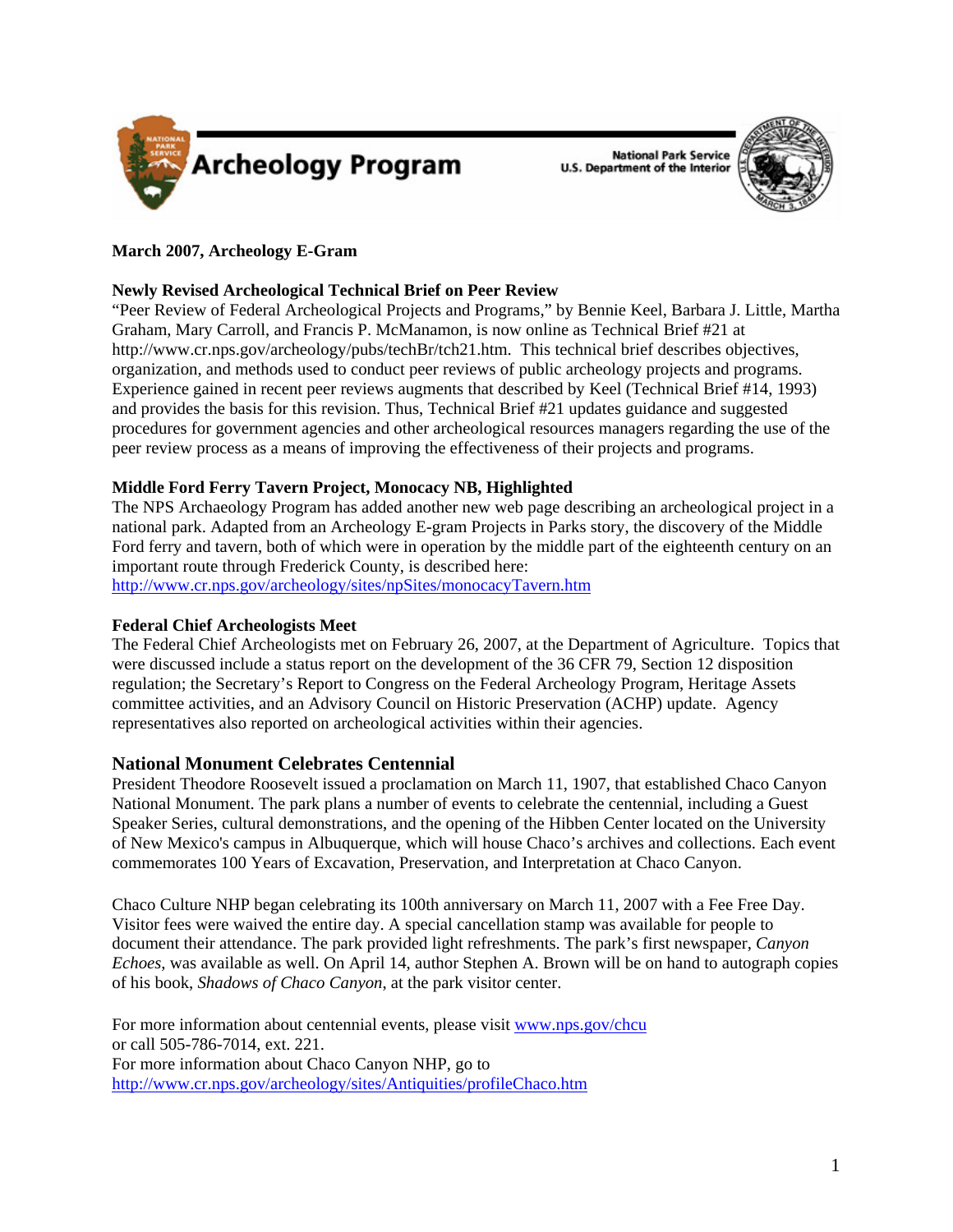### **Albright-Wirth Grant Program Applications Available**

The Albright-Wirth Grant Program awards grants to NPS employees (individual, and groups of three or more) to pursue a variety of career-enhancing goals for a wide array of training and development experiences. Past grantees have used Albright-Wirth grants to learn a new trade, write a book, mentor someone, create a diversity program, expand a partnership, change career paths, learn a language, build a website, do a detail, conduct research at another park, and develop leadership skills. In Fiscal Year 2007, the program awarded over \$129,000 to NPS employees. Employees can apply between March 1 and June 4, 2007. Applications are available on <http://mylearning.nps.gov/awgrant>

#### **ACHP Issues New Policy Statement about Burial Sites, Human Remains, and Funerary Objects**

The Advisory Council on Historic Preservation (ACHP) voted unanimously to adopt its new "Policy Statement Regarding Treatment of Burial Sites, Human Remains, and Funerary Objects" on February 23, 2007, at its quarterly business meeting in Washington, D.C. This new policy statement replaces the ACHP's 1988 "Policy Statement Regarding the Treatment of Human Remains and Grave Goods."

This policy is a formal statement that represents the ACHP's position on the decision-making process concerning treatment of burial sites, human remains and funerary objects that will or may be encountered in undertakings subject to review under Section 106 of the National Historic Preservation Act. This policy statement is intended primarily to assist Federal agencies in making decisions in the Section 106 process. For more information about this policy, go to<http://www.achp.gov/news022307hr.html>

# **NPS dedicates addition to Hawaiian Cultural Park**

On February 22, 2007, the NPS and the non-profit Trust for Public Land celebrated the culmination of a six year effort to secure 238 acres of land to add to Puuhonau o Honaunau NHP, by dedicating the Kiilae ahupuaa. At the time that the park was authorized, only about 25 acres of the Kiilae ahupuaa was included within the park boundary. The Bishop Museum conducted an archeological survey of the area in 1957 and found that Kiilae village and several significant archeological sites were outside the boundaries of the park. A 1972 Master Plan and a 1992 boundary expansion study called for addition of lands to the park, but the property was unavailable for sale until 2000. The NPS also needed legislative authority to expand the park's boundaries. President Bush approved legislation introduced by the late Representative Patsy Mink in 2001. Senators Akaka and Inouye led efforts to secure the \$4.6 million in federal funding to secure the land. To protect the land in the interim, the Trust for Public Land purchased the tract in 2001, giving the NPS time to find funding. Both Akaka and Inouye were present at the dedication.

The park contains rich cultural resources including habitations, gardens, and sacred sites ranging in age from about A.D. 1100 to 1930, when the community of Kiilae was abandoned. To learn more about Puuhonau o Honaunau NHP, go to <http://www.nps.gov/puho/>

(This announcement was taken from a news story by Carolyn Lucas, Stephens Media)

### **ACHP offers NHPA Section 106 training**

The Advisory Council on Historic Preservation (ACHP) has released the schedule for the NHPA Section 106 training that it provides. This course explains the requirements of Section 106 of the National Historic Preservation Act, which applies any time that a Federal, federally assisted, or federally approved activity, might affect a property listed in or eligible for, the National Register of Historic Places. The **Section 106 Essentials** is a two-day course designed for those who are new to Section 106 review or for those who want a refresher on the review process. The course features information on the most recent changes to the ACHP's regulations, "Protection of Historic Properties" (36 CFR Part 800); new case studies to illustrate each step in the Section 106 process; practical advice on how to make Section 106 work more efficiently to resolve conflicts between development plans and historic preservation values;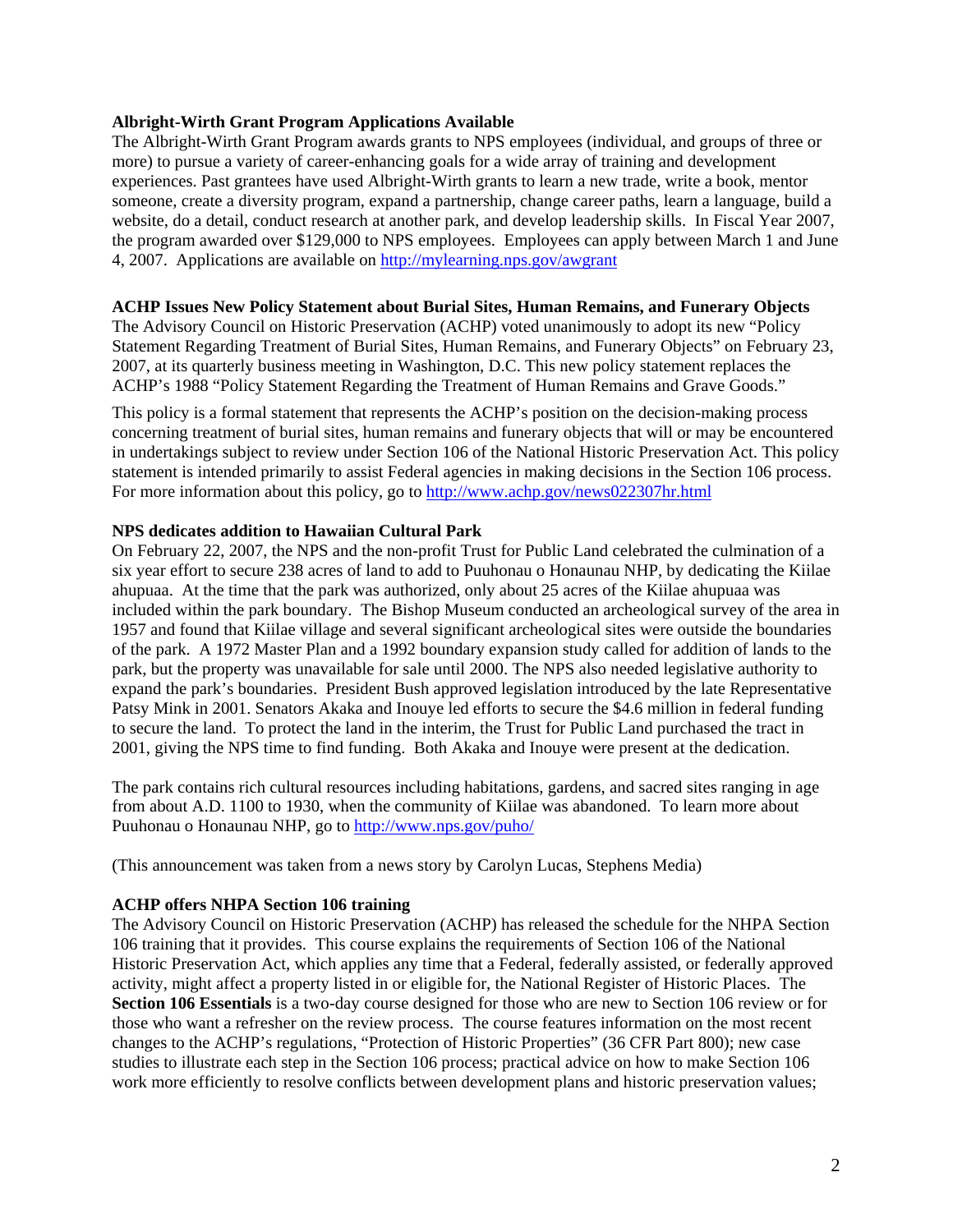and a revised curriculum and a course CD, featuring model documents, guidance materials, and a reference library. The course will be offered:

March 14-15, Orlando, FL July 10-11, New York, NY April 11-12, Chicago, IL August 28-29, Honolulu, HI May 30-31, Washington, DC October 1-2, St. Paul, MN June 12-13, Boise, ID

On-line registration, hotel/travel information, group discounts, and other information can be found at <www.achp.gov/106>

### **Wayne Dance, Assistant U.S. Attorney, Retires**

Wayne Dance, 66, a leader in prosecuting those who damage or loot prehistoric Indian sites, retired on January 31, 2007, after 35 years as a prosecutor. After serving seven years in the U.S. Navy, Dance attended Hastings College of Law in San Francisco, and then worked as a prosecutor in California for 11 years. He joined the U.S. Attorney's Office for Utah in 1983.

 Dance has racked up convictions for 41 defendants in archeological cases, as well as obtaining the longest prison sentence - 63 months - and handling the case with the largest number of offenses - 10 defendants convicted of 18 counts. And he has helped return human remains to tribes for reburial. The prosecutions were brought under the federal Archaeological Resources Protection Act and the Native American Graves Protection and Repatriation Act. "We've made it a higher priority," Dance said of Utah's fight against grave robbers, pothunters and vandals. "I know how much it means to the scientific community and the public to have the past with us."

Most looted artifacts are not recovered, Dance said, and even worse is the missed opportunity for a scientific excavation that would yield a tremendous amount of information. "The irretrievable loss that comes from an excavation case is the loss of knowledge. Most things can be replaced. Archaeological context can never be replaced once it's damaged." Individuals that Dance helped to convict include the notorious pothunter Earl K. Shumway. Shumway, who had previous convictions, was found guilty in 1995 of stealing sandals, a sleeping mat and an infant's burial blanket from sites in Canyonlands NP and the Manti-LaSal NF. He also convicted ten looters who ransacked the Polar Mesa Cave in the Manti-LaSal National Forest, digging out the equivalent of 20 truckloads of dirt from 1989 to 1991 and unearthing hundreds of artifacts.

Dance has been a main instructor on archeological resource protection in many courses given by the NPS and Department of Justice. He is well known as both an expert on the topic and an excellent teacher. Dance's efforts have been recognized by a number of organizations, including the SAA which awarded him its 2001 Public Service Award. The award is presented annually to a person who has taken a lead or made a major contribution to preserving the past. Forrest Cuch, executive director of the Utah Division of Indian Affairs, called Dance a champion for his aggressive prosecutions. "He will be sorely missed."

(This announcement was taken from a news story by Pamela Manson, *Salt Lake Tribune*)

#### **Projects in Parks: Ceramic analysis at Fort Vancouver**

Fort Vancouver, located in present-day Vancouver, Washington, was a Hudson's Bay Company (HBC) trading post and administrative center from 1825-1860. It passed into the hands of the U.S. Army in 1860 and was managed as a part of the Vancouver Barracks until it burned to the ground in 1866. Today, Fort Vancouver National Historic Site encompasses 210 acres of land that contain the site of the original HBC fort. The National Park Service (NPS) has been hosting archeological research at Fort Vancouver since 1947 (Caywood 1954), resulting in an unrivaled HBC-era artifact collection, with over 2 million